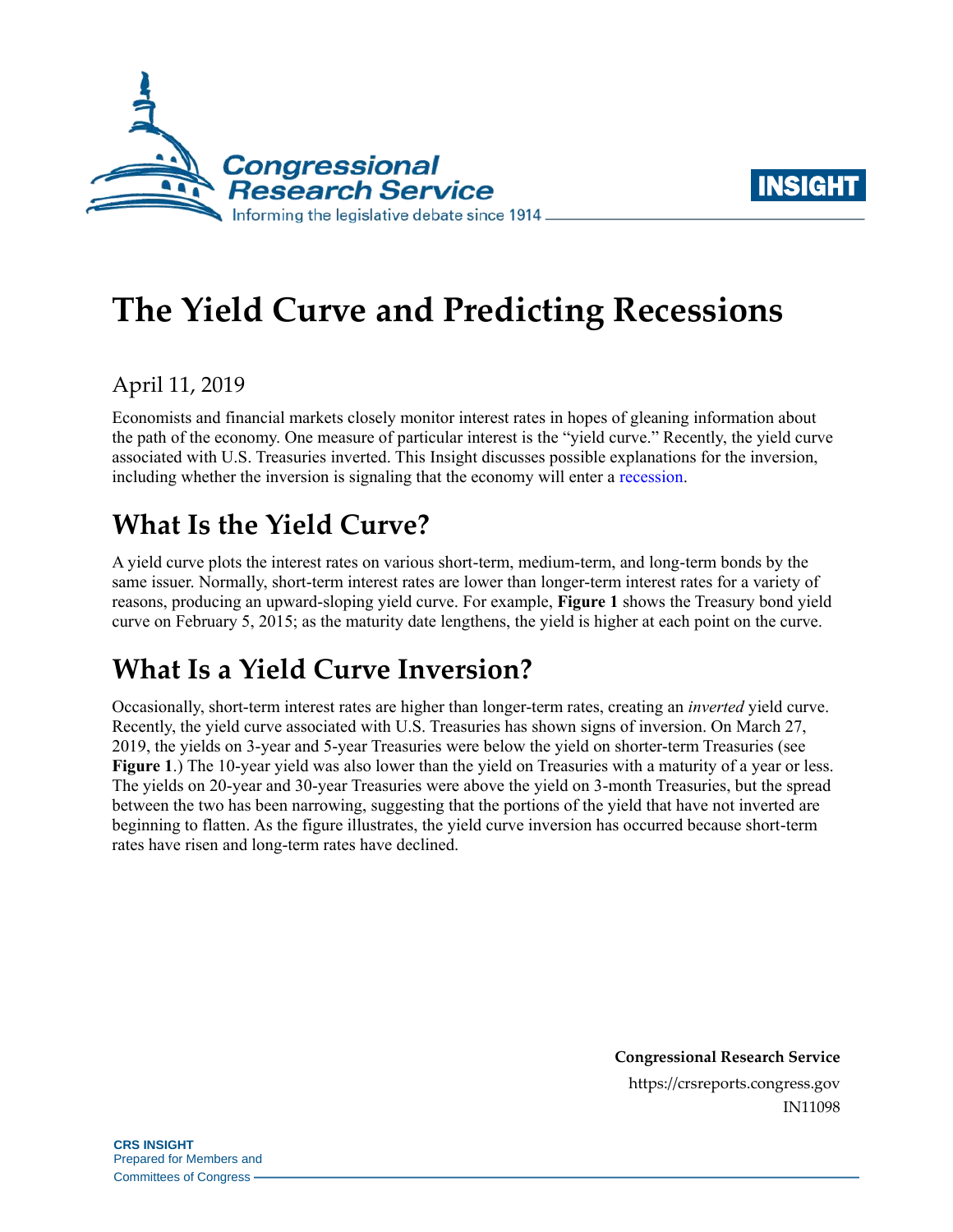<span id="page-1-0"></span>

**Figure 1. The Treasury Bond Yield Curve**

**Source:** [U.S. Treasury.](https://www.treasury.gov/resource-center/data-chart-center/interest-rates/pages/textview.aspx?data=yield)

# **Does a Yield Curve Inversion Predict a Recession?**

Historically, an inverted yield curve has tended to precede recessions and, therefore, investors believe that the current inverted Treasury yield curve *could* foreshadow the next recession. A common [gauge of an](https://www.frbsf.org/economic-research/publications/economic-letter/2018/august/information-in-yield-curve-about-future-recessions/?utm_source=mailchimp&utm_medium=email&utm_campaign=economic-letter)  [inverted yield curve is when](https://www.frbsf.org/economic-research/publications/economic-letter/2018/august/information-in-yield-curve-about-future-recessions/?utm_source=mailchimp&utm_medium=email&utm_campaign=economic-letter) the difference between the yields on 10-year and 3-month Treasuries is negative. By this measure, the yield curve has inverted before each of the last seven recessions, which are marked by gray bars in **[Figure 2](#page-2-0)**.

However, three other features of this data illustrate that the yield curve's predictive power should not be overstated. First, there can be a considerable lag between when the yield curve inverts and when the economy enters into a recession. Second, this time lag varies. And third, sometimes the yield curve has inverted without a subsequent recession. Together, these three observations imply that an inverted yield curve does not guarantee that a recession will occur, or—if a recession is going to occur—that it is necessarily imminent. Studies have found that the yield curve inversion has some predictive power, but is [not as accurate as other measures](https://www.federalreserve.gov/econres/notes/feds-notes/predicting-recession-probabilities-using-the-slope-of-the-yield-curve-20180301.htm) at predicting recessions.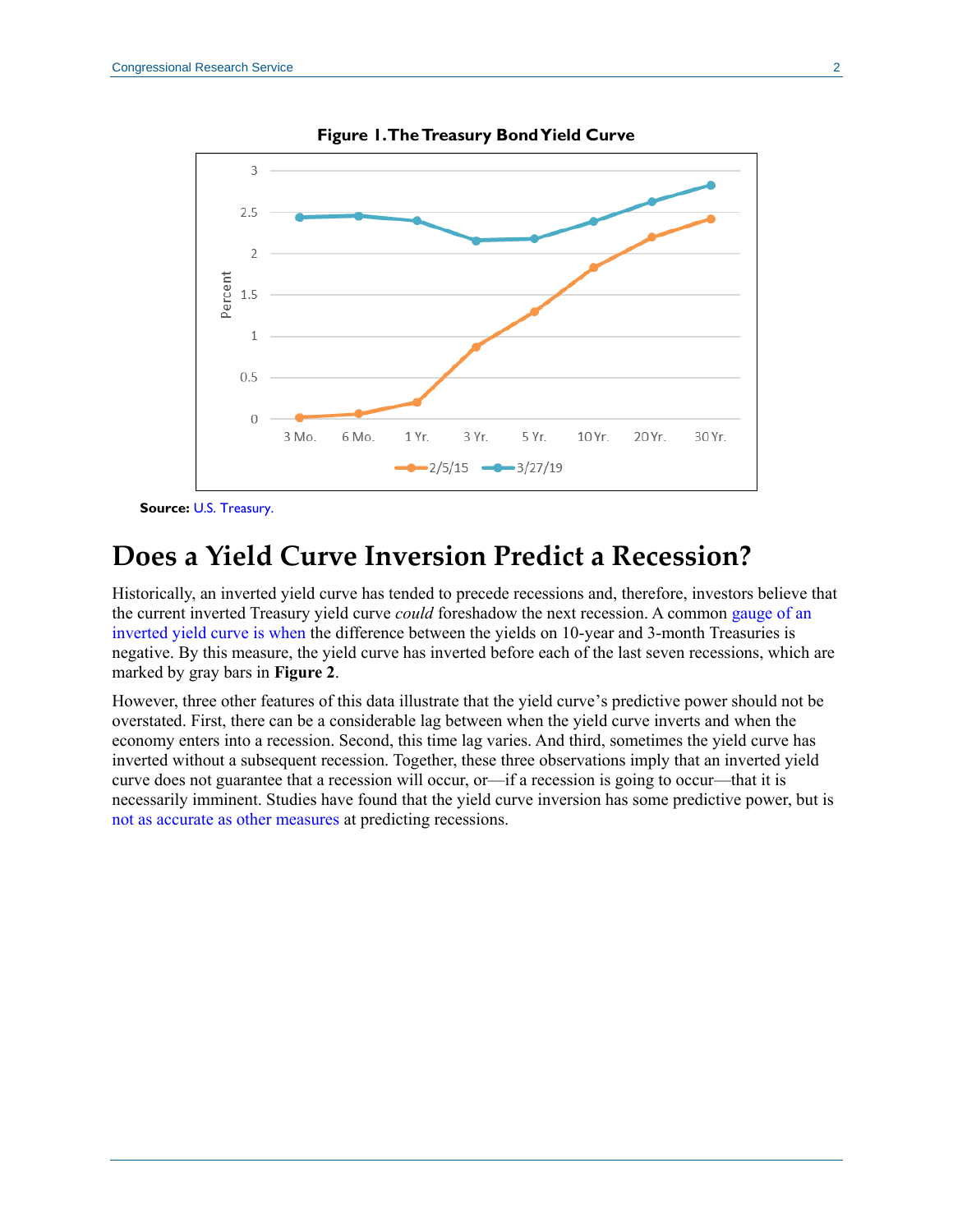<span id="page-2-0"></span>

#### **Figure 2. Yield Curve Spread and Real GDP Growth** 1953-2019

#### **Source:** [Federal Reserve Bank of Cleveland.](https://www.clevelandfed.org/our-research/indicators-and-data/yield-curve-and-gdp-growth.aspx)

An inverted yield curve can be a signal of an upcoming recession if it reflects investors' pessimism over the path of future interest rates and the economy. The Federal Reserve (Fed) controls the federal funds rates, giving it significant influence over short-term interest rates. The Fed typically raises the federal funds rates before a recession, when the expansion is peaking, and reduces the federal funds rates during a recession. When investors become nervous about the outlook of the economy, they begin to expect [that](https://www.federalreserve.gov/econres/feds/files/2018055pap.pdf)  [the Fed will lower short-term rates](https://www.federalreserve.gov/econres/feds/files/2018055pap.pdf) in the future and thus will move into longer-term bonds, pushing down longer-term rates (yields fall when bond prices rise). The flattening of the yield curve since November 2018 has been driven by the nearly one-percentage-point decline in the 10-year yield over that period. The recent inversion could be capturing investors' reaction to a shift in Fed language [suggesting](https://www.nytimes.com/2019/02/20/business/economy/fed-interest-rates-minutes.html) that the Fed no longer expects to raise interest rates again in 2019—although the Fed does not currently anticipate that it will lower rates.

An inversion could also signal the effect future [tightening credit conditions](https://www.stlouisfed.org/on-the-economy/2018/december/inverted-yield-curve-cause-recession) may have on economic activity. Banks earn profits by borrowing short-term funds at a low rate and making longer-term loans at a higher rate. When the yield curve inverts, or starts to flatten, it squeezes bank profits as banks' cost to borrow funds begins to rise, while the revenue they earn from loans begins to fall. This can lead banks to cut back on lending, causing consumers to curtail spending and businesses to reduce investment.

There are also a number of reasons why an inverted yield curve may not be indicative of an oncoming recession. Investors could be incorrect in their belief that future interest rates will fall. Many [forecasters](https://www.wsj.com/graphics/econsurvey/) are predicting that the economy will slow, putting downward pressure on long-term rates, without the economy entering a recession. U.S. interest rates [may currently be influenced by low global rates,](https://crsreports.congress.gov/product/pdf/IN/IN11074) reflecting foreign economic issues. The risks associated with holding long-term bonds may have fallen for [reasons](https://www.brookings.edu/blog/ben-bernanke/2015/04/13/why-are-interest-rates-so-low-part-4-term-premiums/) other than expectations that future short-term rates will fall; for example, investors may expect future inflation to be lower and more stable.